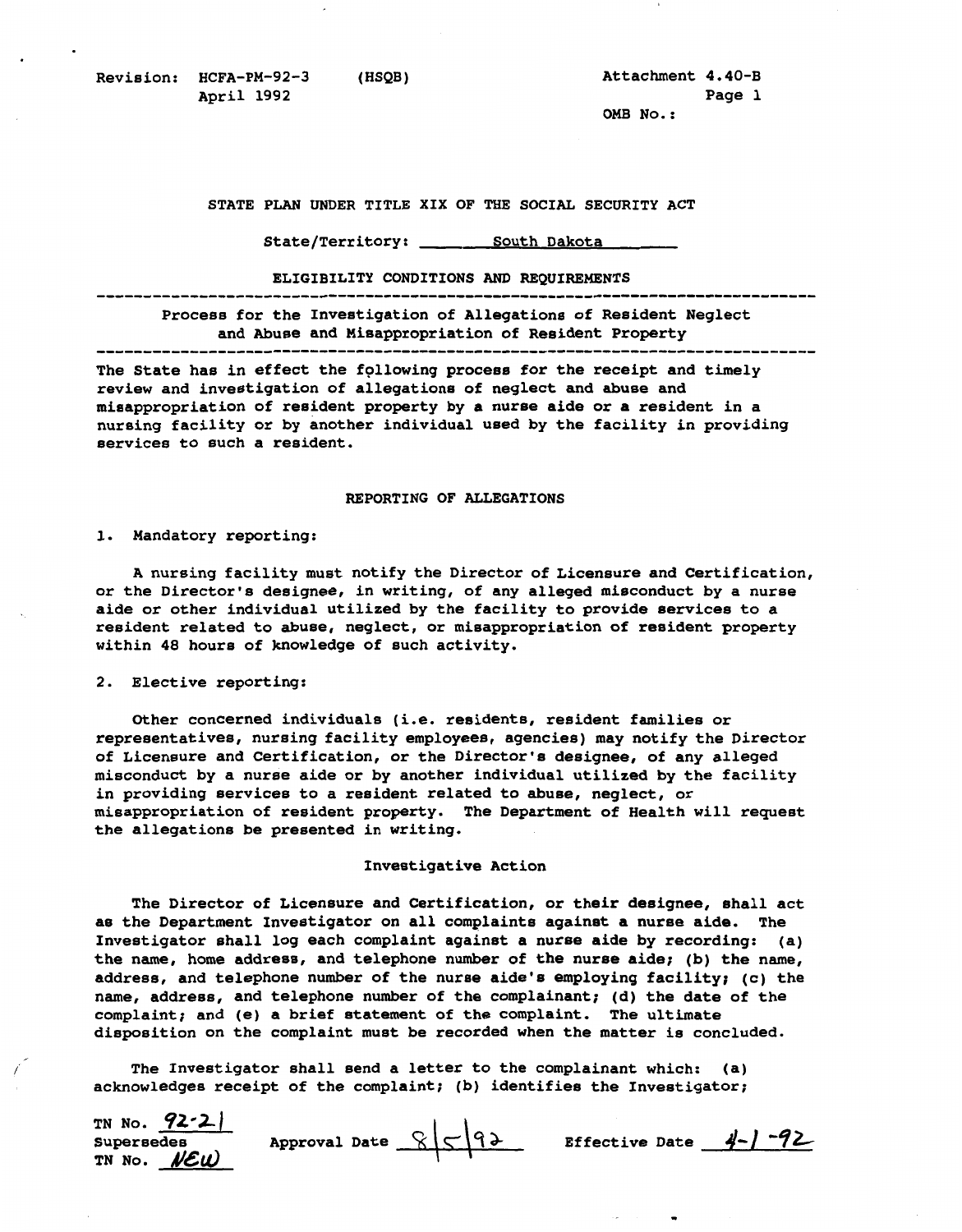**Revision: HCFA-PM-92-3 (HSQB) April 1992** 

(c) informs the complainant that the allegations against the nurse aide will be provided to the nurse aide; and (d) informs the complainant that disposition on the complaint will be reported to the complainant.

**of The Investigator shall conduct a preliminary investigation all**  complaints. The Investigator shall contact the nurse aide. The Investigator **must informthe nurse aide that the Department has received a complaint against the aide and inform the aide ofthe substance ofthe complaint. The**  Investigator shall contact the complainant for additional information when **necessary. The Investigator will transmit copiesof the allegation to the**  State Ombudsman and to the Medicaid Fraud Control Unit for simultaneous review **of the allegations.** 

**After conducting a preliminary investigation, the Investigator must**  determine whether a hearing is warranted, the complaint should be dismissed for lack of sufficient evidence, or the matter should be resolved by an agreed **disposition.** 

**(a) If the Investigator findsthat there is reason to believe that the nurse aide abused or neglected a resident,or that the nurse aide misappropriated a resident's property,then a Noticeof Hearing shall be sent to the nurse aide. The Notice of Hearing shall be prepared, pursuant to SDCL**  1-26, by legal counsel for the Department of Health. After the hearing, the Department of Health will send a report of the hearing and results to the **nurse aide.** 

(b) If the Investigator believes that the complaint should be **dismissed for lack of evidence, then the Investigator must submitto the**  Director of the Division of Public Health, or their designee, written reasons **and a recommendation for the dismissal. The Director, or their designee, shall promptly send a dismissal letter to the complainant and the nurse aide when in agreement with the dismissal recommendationof the Investigator.** 

by an agreed disposition between the Department of Health and the nurse aide, (c) If the Investigator believes that the matter should be resolved **then the Investigator must submit, in writing, to the Director of the Division**  of Public Health, or their designee, the proposed disposition with supporting **reasons. ^The State will not make a findingthat an individual has neglected a resident if the individual demonstrates that such neglect was caused by factors beyond the control of the individual. The Director, or their designee, when in agreement with the recommendation o the Investigator, shall promptly send a**  letter of agreed disposition to the complainant and the nurse aide.

## Disciplinary Action

If the facility or the Department of Health verifies that there is abuse **or neglect of a resident,or misappropriation of a resident's property, the**  complaint shall be referred to the Medicaid Fraud Control Unit for concurrent **act ion.** 

**The Department of Health shallrefer all materials to their attorney for action. The attorney will assist the Department of Health through the hearing**

| TN No. $92 - 21$ |               |      |                         |  |
|------------------|---------------|------|-------------------------|--|
| Supersedes       | Approval Date | 8592 | Effective Date $4-1-92$ |  |
| TN NO. NEW       |               |      |                         |  |